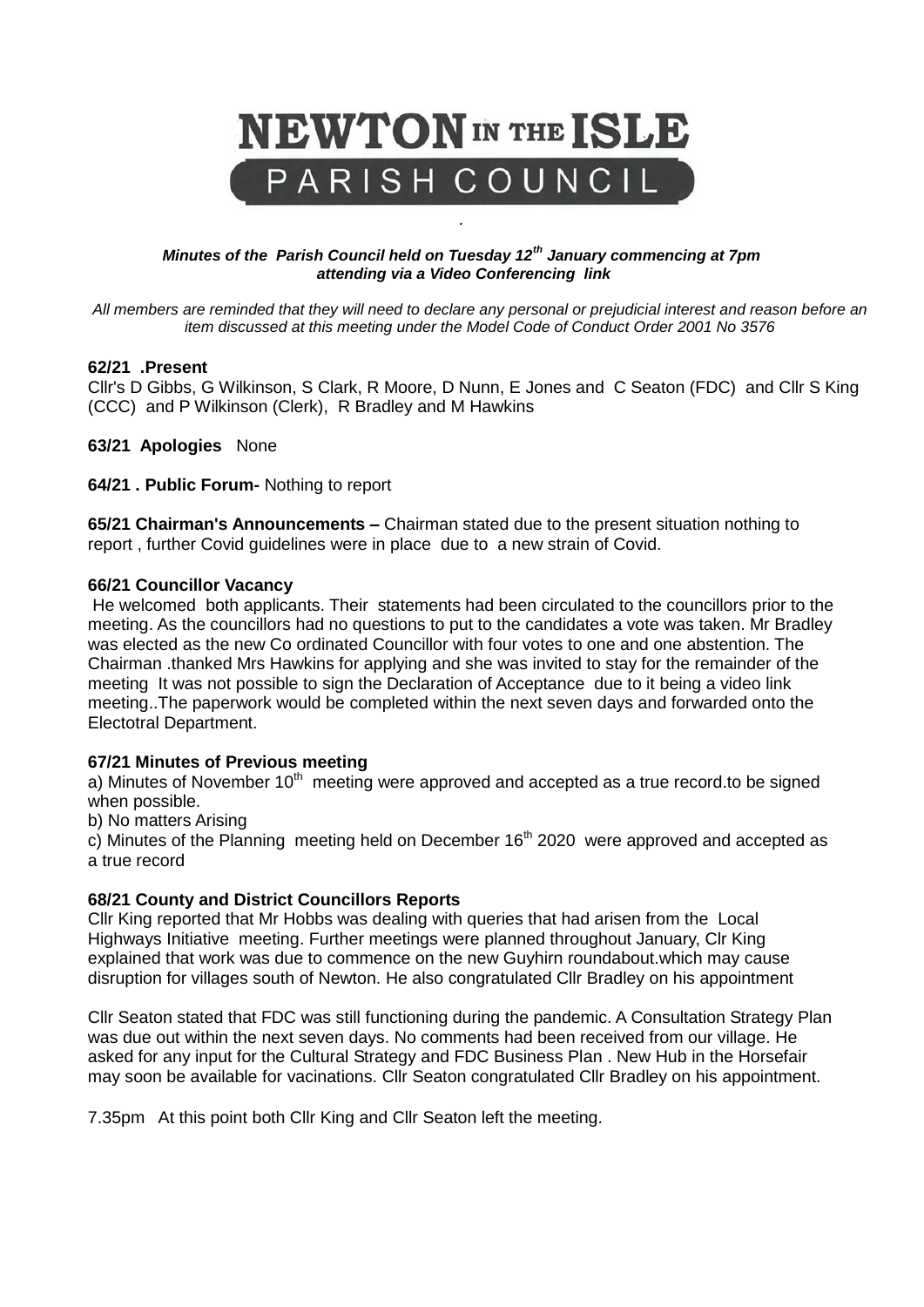### **69/21 Police Matters**

Chairman had attended the police video conferencing meeting. Further details and data would be available at the Febuary meeting.

# **70/21 Reports**

# **a) Highways**

Potholes reported. The owner of school site to be contacted regarding the brambles ovegrown onto footpath.Tractor loads of manure carted through the village were causing problems, this work should be completed by the weekend. The Byway at bend in Fen Road was in a very poor state. this and other byways would be discussed further at the next meeting.

**b) Village Hall** – No report. The hall had been booked for use as a Training venue for Key Care Workers.which had taken place follow ing the Covid guidelines.

**c) Playing Field** report circulated prior to meeting. Tree pruning in the field had commenced. An oak tree in the field was discussed, a tree specialist would be contacted to determine the best way forward.Cllrs Gibbs and Bradley to visit playing field to discuss the wildflower meadow. Cllr Gibbs to arrange erection of bird boxes before nesting begins

**d) Streetscape/Handyman** Nothing to report..Cllr Moore to discuss a regular grass cutting rota with the Handyman.for the year.

**e) Allotments/Rights of Way** – Nothing to report

**f) Emergency Plan** –To complete the plan there was still a need to identify essential items and volunteers. however more challenges had been raised due to Covid guidelines, and further thought was required on the amount of space required to accommodate residents.

## **g) Correspondence**

A number of emails forwarded to Cllrs prior to the meeting. A number of residents concerns also dealt with. The footpath near village hall had been gritted by a resident. during the icy spell. A query was raised on the dangers of the Fen Road/Mill Lane and High Road junction with traffic speeding.off the High Road .Steve Nicholson( Highways) would be approached to look at what measures could be taken to reduce speed when he was next in the area.

**71/21 Finance Report** Circulated prior to the meeting along with budget figures for the present year and a draft of next years budget

*a) Invoices received for approval of payment*

Acre annual membership subscription £57.00, cheque number 100685 Clerk salary for Oct/Nov/Dec £502.10, cheque number 100687 Salary Tax £38.20, cheque number 100686 FDC Dog bins now installed and invoice paid £499.20 plus £99.84 Vat cheque no 100682 previously approved at November meeting.

Funding in this years budget set aside for completion of five street lighting . Three columns completed, two bracket lights awaiting completion, total cost £3,892.42 Total costs included in budget at an estimated cost of £8,442.42. Refund received for ordered pear tree for playing field £13.95 Donation request from Citizens Advice ,it was agreed to send a £50 donation cheque no 100688 Proposed by Cllr Wilkinson seconded by Cllr Clark all approved.

*i) Resolved to approve payment of three cheques amounting to £597.30 and a donation of £50 to Citizens Advice. All Cllrs agreed.*

*b) Community a/c* **£32,715.03**

*c) Business Saver a/c* **£12,048.72** including 30p interest

£6,000 set aside to comply with Reserve Statement for any unforeseen expenses

Street lighting allocation for further upgrades, £4,800 to remain in Business Saver a/c until required

Unallocated £1,248.72 including interest gives a total in Business Saver a/c of £12,048.72 . *d) Budget 2020/2021* 

Budget update circulated prior to meeting included a number an allocated costs